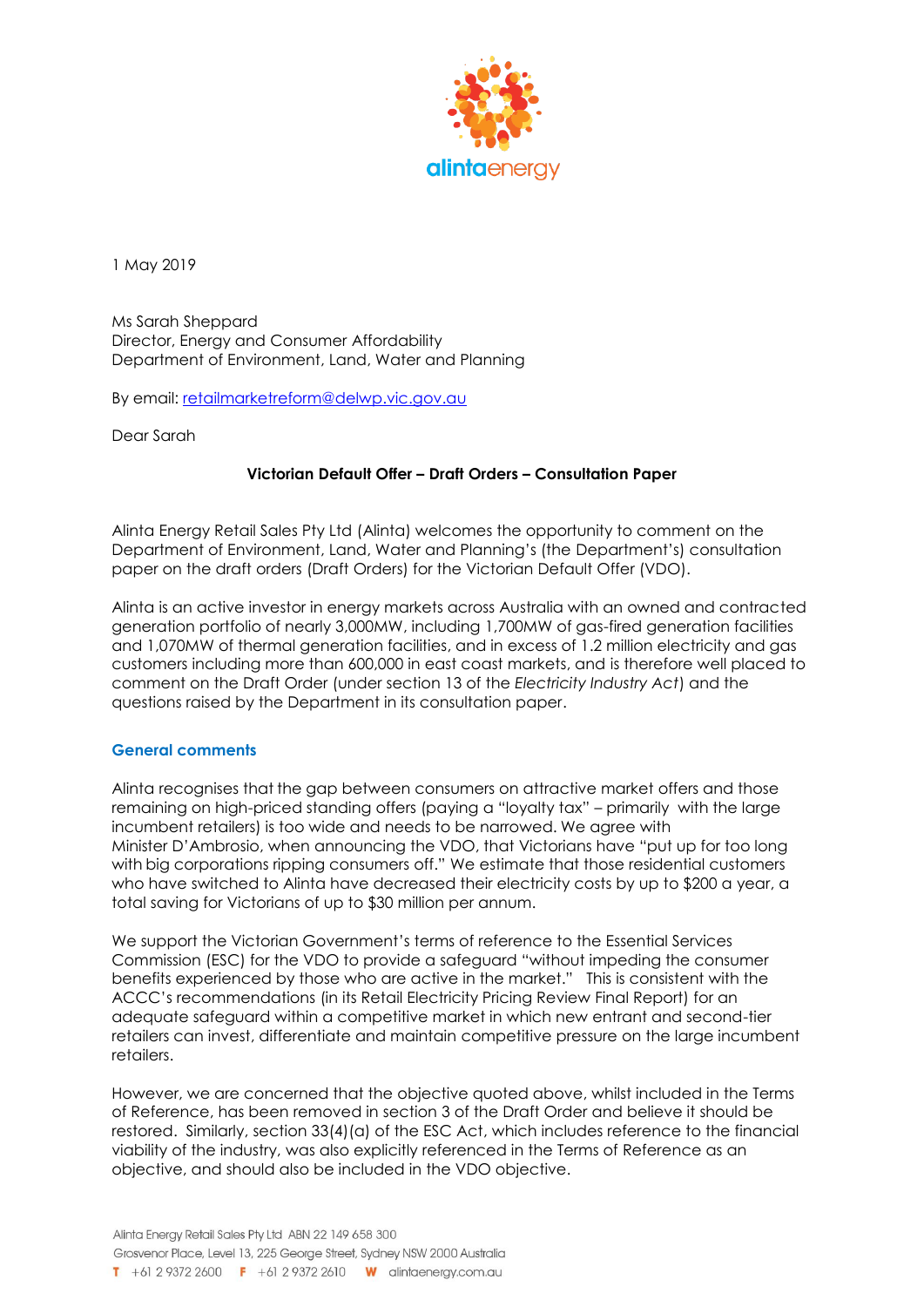We would also like to highlight the difficulties retailers like Alinta are facing from a change management perspective given the rapid pace of implementation contemplated here. A major billing system update driven by a regulatory change such as this would typically involve a sustained and coordinated effort involving operational, regulatory and IT staff from across our business managed under a project framework so we can check, test and carefully implement changes to maintain ongoing compliance and to limit any potential customer disruption. At a minimum, we would typically require months of effort and investment to effect such a change successfully and be comfortable with the various risks that are presented.

While the principles of the VDO are relatively simple, retailers will need to implement the changes required under the Draft Order across marketing, product, billing and contact centre functions of their businesses by 1 July 2019. In particular, new requirements around the use of the VDO as a reference price for discounts, including the application of schedule 3 to determine annual costs for customers on non-flat tariff structures, will add to implementation costs and reduce the capacity of retailers to adequately plan, prepare, test and execute the intent of the Government's policy.

Given the limited amount of public information that will accompany the commencement of the VDO, Alinta believes it is in the interests of consumers, Government and industry to keep the cost and complexity of its implementation as low and as simple as possible. We therefore request that implementation of section 14 of the Draft Order be delayed, allowing it to be further considered in conjunction with the next tranche of Thwaites Review recommendations which specifically deal with discounting.

Finally, Alinta reiterates that, in our view, the ESC has set the Draft VDO so low that it would have a severe negative impact on retail competition, establishing it as a viable alternative to market offers, and limiting the ability of second-tier retailers like Alinta to compete given the dominant market position of the large incumbent retailers. As the ACCC has warned, if regulated prices become a viable alternative for engaged consumers it would not be in the long-term interests of consumers as "engaged consumers drive efficiency and innovation in the electricity sector by responding to new offerings from retailers."

The Government has significantly boosted engagement through the Victorian Energy Compare website via its \$20 million-plus Home Energy Assist package. We believe the VDO should be set at a level that complements this investment by ensuring challenger brands can continue to incentivise customers to switch.

At its current level the VDO risks breeding mass disengagement among Victorian energy users, marginalising second tier retailers who have been driving market activity and therefore entrenching the market power of the large incumbent retailers.

Our detailed comments in response to the Department's questions are set out below. Should you have any questions or require any additional information I may be contacted on **The Contract of email:** 

Yours sincerely,

Shen Kulily

**Shaun Ruddy** Manager National Retail Regulation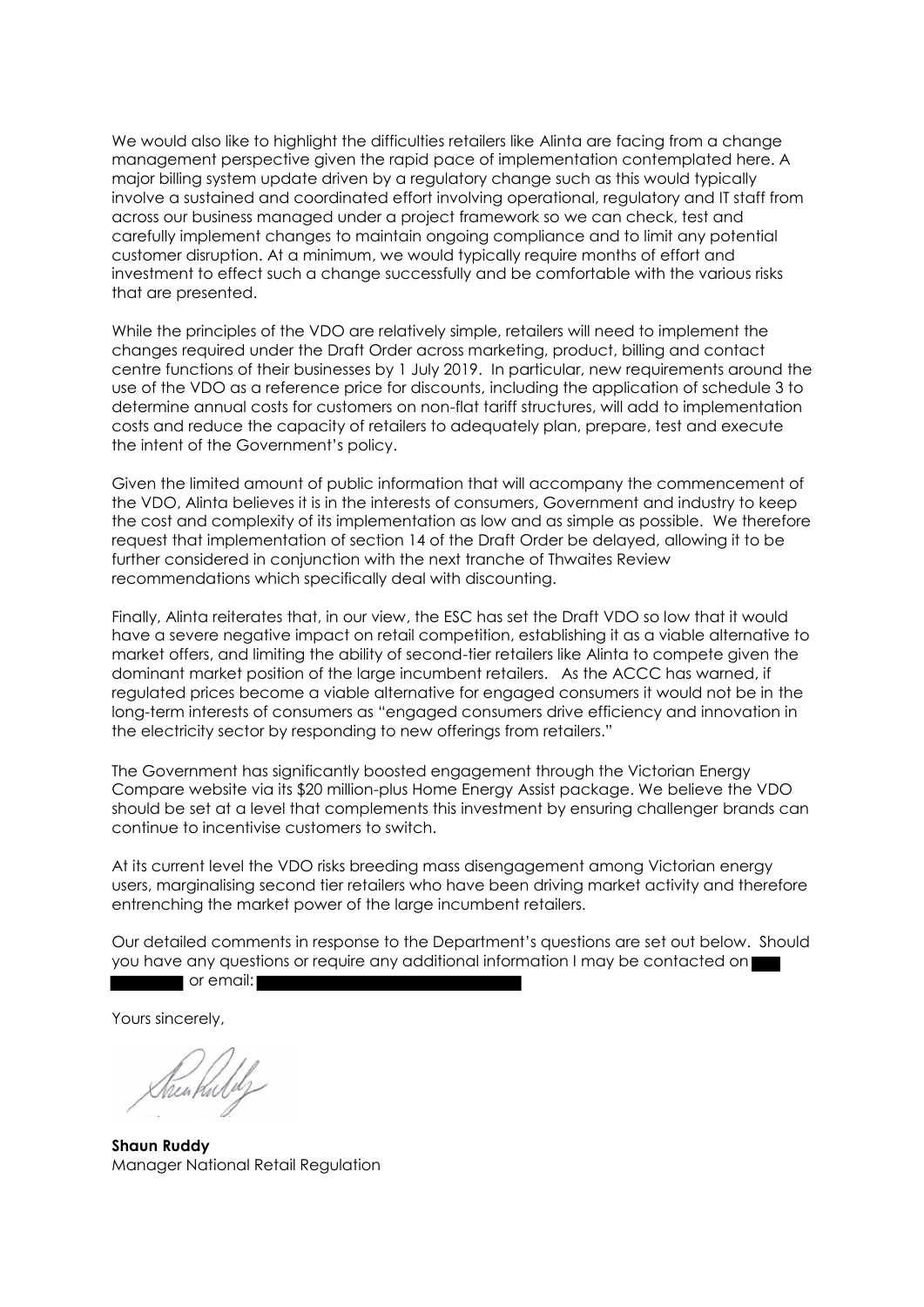## **Consultation questions**

l

## **Section 2.1 - Objective of the VDO**

1. Is the objective in clause 3 of the draft section 13 Order clear and appropriate?

Under the Terms of Reference, the "ESC is required to have regard to its objectives under the *Essential Services Commission Act 2001*" <sup>1</sup> (the ESC Act) among other things. In Alinta's view, the ESC has not had sufficient regard to the objectives and matters it is required to consider under the ESC Act and in making its advice to the Minister, has not fully considered the potential impact of the VDO on competition in the retail electricity market.

Specifically, clauses 8 (the ESC's objective), 8A and 33(4)(a) require the ESC (among other things) to consider:

- The efficiency in the industry and incentives for long term investment;
- The industry's financial viability;
- The degree and scope of and for competition within the industry'
- The costs and benefits of regulation and regulatory change for consumers and regulated businesses; and
- Consistency in regulation between the States and on a national basis.

These important considerations relating to the maintenance of a viable competitive market should be included in clauses 3 and 11 (approach and methodology to making a VDO price determination) to maintain consistency with the terms of reference and the ESC's own legislation.

We also note that the original Terms of Reference to the ESC, following the reference to a "simple, trusted and reasonably priced electricity option" included the words "without impeding the consumer benefits experienced by those who are active in the market." These words should be restored.

### **Section 2.2 - Approach to the initial VDO (1 July 2019 to 31 December 2019)**

2. Does clause 6 of the draft section 13 Order adequately give effect to the VDO for the initial period from 1 July 2019 to 31 December 2019?

It is Alinta's understanding that customers on cost-reflective (non-flat) tariffs can access the flat tariff VDO from 1 July 2019. To the extent this is the case, retailers require the right to seek a matching network tariff reassignment from the distributor. Currently, distribution network service providers can refuse a reassignment of the network tariff on several grounds. Without legislative support, for example through the amendment of the Advanced Metering Infrastructure Cost Recovery order-in-council, retailers run the risk of being exposed to network price and customer load shape risk. Alinta recommends the Department clarify a retailer's right to request a network tariff reassignment in these circumstances for the initial and future VDO determination periods.

Alinta understands that, as the new section 70L of the Energy Retail Code commences on 1 July 2019, the bill change alert obligation under that section will not apply to the standing

<sup>1</sup> The Hon Robin Scott MP, Assistant Treasures, *Retail Market Review: Terms of reference for the Essential Services Commission,*14 December 2018.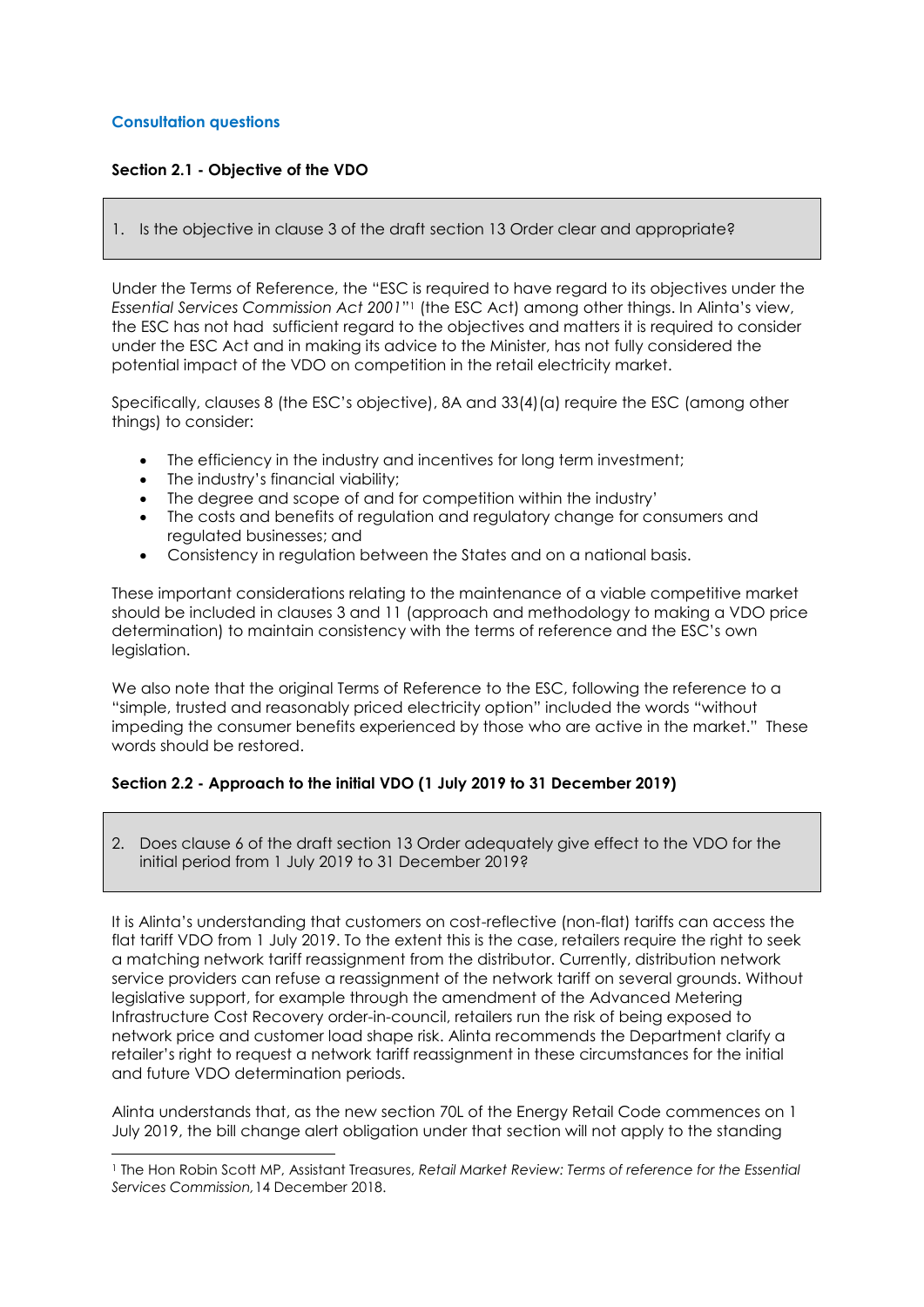offer tariffs which commence on 1 July 2019.

There also appears to be a minor drafting error in clause 6 - the references to subclauses (1) and (2) contained in clause 6(4) should refer to subclauses (2) and (3) of clause 6.

# **Section 2.3 - Approach to the VDO for future periods (1 January 2020 onwards)**

- 3. Does clause 9 of the draft section 13 Order appropriately reflect the objective of the VDO?
- 4. What would be the implications of the alternative option the VDO continuing to be a flat tariff (or flat tariff with controlled load tariff) only?

The requirement that the ESC make its determination 42 days prior to the commencement of a regulatory period may not align with the AER's final determination on network tariffs. Not having the final determination on network tariffs when attempting to set the VDO creates the potential for an unacceptable level of pricing risk. The VDO should not be made until after network tariffs are finalised, with retailers provided sufficient time to meet their obligations to introduce the new tariffs.

With respect to the option of the VDO being set as a total annual bill, as per the Default Market Offer, Alinta would support such an option if the VDO was set at a reasonable level. This would create an opportunity for product differentiation and market diversification. However, with the VDO set at such a low level, there is little if any such opportunity, whereby it would be simpler for the community and industry for the ESC to set the actual tariff.

Alinta's concern with the VDO continuing to be a flat tariff only, and the risk it imposes upon retailers if there is no ability to reassign the customer to the corresponding network tariff, is explained in our response to Question 2 above.

### **Section 2.4 - Approach and methodology to making a price determination**

- 5. Does the approach and methodology specified in clause 11 of the draft 13 Order appropriately reflect the objective of the VDO?
- 6. Are there any other matters the ESC should be required to consider in setting prices for the VDO?

The objective of the VDO from the terms of reference includes the requirement for the ESC to have regard to the Act, as discussed above in response to question 1. Clause 33(4)(a) and (b) of the Act, which requires the ESC to consider the costs and benefits of proposed regulation and trade-offs between costs and service standards, is not reflected in Clause 11 of the draft order. The costs incurred by an efficient retailer do not reflect those borne by all retailers, particular, smaller retailers or retailers intending to enter the Victorian retail electricity market. Ignoring the actual costs incurred by the diverse range of participants in the retail energy sector is not consistent with the requirements of 33(4)(a) and (b).

### **Section 2.5 - Information on customer bills**

- 7. Will this approach assist customers to access the VDO? Or would it be preferable to prescribe the wording on bills and if so, what should this wording be?
- 8. Are there any implementation issues that should be considered?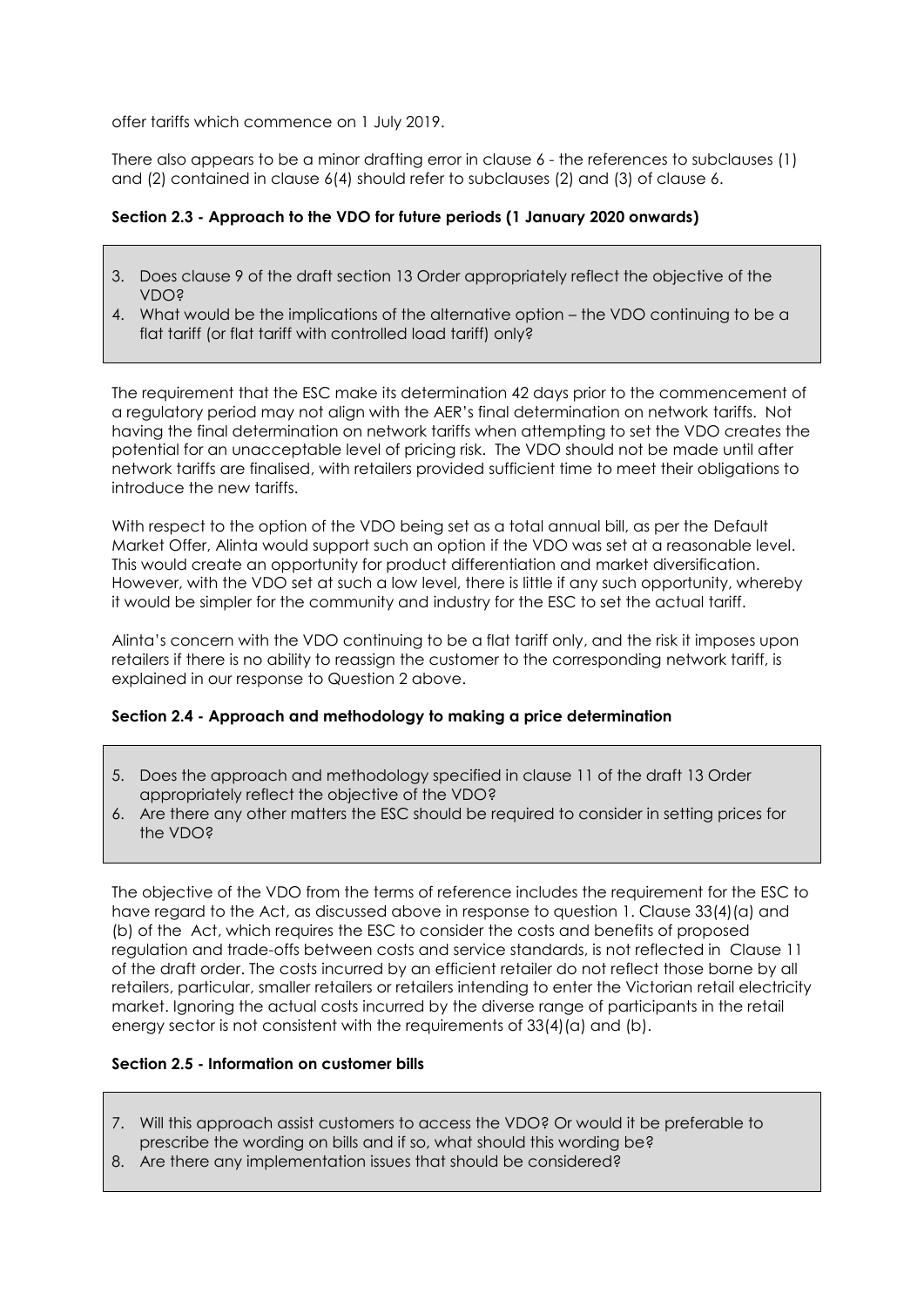Retailers should not be required to provide information on how to access the VDO on customer bills, given the Thwaites Review obligation to include a Best Offer message. Including both will be confusing for customers and undermine the rationale for including the Best Offer message. Furthermore, this is a new obligation which had not been communicated across the industry previously, resulting in an unreasonable timeframe for consideration and implementation. We note that other reforms impacting the bill from 1 July were finalised several months ago.

If the obligation is retained, Alinta does not support prescribing the form of information relating to how customers can access the VDO on customer bills. The 'prominent' positioning of this information leaves it to retailers to individually determine the best location for the message and Alinta supports the flexibility provided by clause 7(2) of the draft order, noting that the customer's bill and their presentation is a key point of differentiation between retailers.

#### **Section 2.6 - VDO to be the reference price for discounts**

- 9. Will the approach in clauses 14 and 15 adequately meet the Government's intention to enable discounted offers to be easily compared?
- 10. Is the proposed method for determining the estimated annual cost of offers in Schedule 3 simple and easy to use?

Given the extraordinarily tight timeframe for implementation, which is in stark contrast to the consultation and notice provided for the Thwaites reforms, and the volume of reform work retailers are implementing for 1 July, any consideration of the VDO as a reference price for discounts should be delayed.

This will also allow the issue to be considered as part of the broader discount related reforms that the ESC will consider for implementation in mid-2020.

We further note that the Thwaites Review provided eleven broad recommendations - none of which related to using the VDO (or BSO as drafted) as a reference price for discounted market offers. On 15 April 2019 (when the Draft Orders were released) was the first time retailers were informed of these obligations, and the requirement that they be delivered by 1 July 2019. Alinta has established a project team to plan for and manage all eleven recommendations. Adding new compliance obligations at this point, will cause significant strain on the project capability and may impact the delivery of all recommendations.

Compounding the complexity of establishing the VDO as a reference price for flat and controlled loaf tariffs, is the additional requirement to use the VDO as a reference price for flexible tariffs. As the VDO had been set by the ESC as having a tariff structure of flat and controlled load, Alinta had not planned for any impacts associated with flexible tariffs on 1 July 2019.

Alinta also has concerns with the application of a residential household profile for small business customers. It was well documented in Alinta's previous submissions that residential and small business customers have distinctly different load profiles. Applying a residential household profile to a small business customer for marketing purposes will result in inaccurate annual costs being communicated. In Alinta's view, taking this approach will undermine the accuracy of the VDO to small business customers.

If section 14 is to be retained, we strongly recommend that the word 'benefit' be removed from the draft order. This term was not included in the terms of reference provided to the